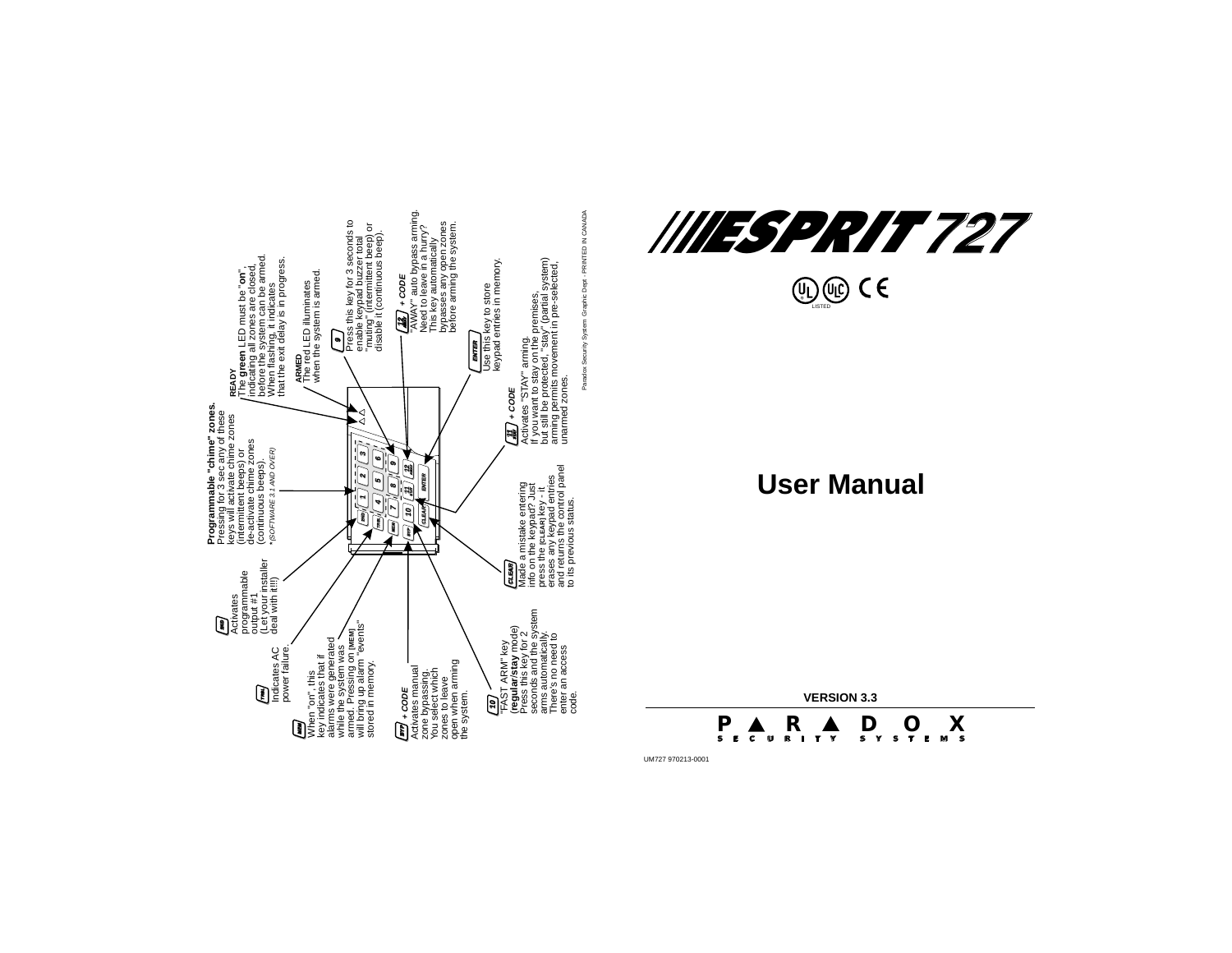

#### ESPRIT 727

Welcome to the world of ESPRIT technology. Your ESPRIT security system control panel is the first one of its kind designed with total ease of use and simplicity in mind. We've harnessed the most advanced technology available to create a sophisticated control panel with powerful features that ANYONE can use, without memorizing complex, confusing codes or taking a course in computer programming!!

Not only is ESPRIT easy to operate, with many functions accessible by one touch of the keypad, but it's also functional and stylish. We're sure that you've already been impressed by its compact design and attractively styled keypads, with their adjustable illumination levels. The protection it provides will also impress you! The dwelling or building that you want to protect can be divided into up to 8 zones, and controlled by up to 5 keypads. All the security operations you need to access will be right at your fingertips.

The **ESPRIT** keypad's comprehensive 8 zone keys, 8 function keys and keypad sounder serve to keep you instantly aware of alarm, system and operational status. Motion detectors, smoke and glass break detectors, as well as vibration/shock and door/window contact sensors will all report to the **ESPRIT's** two RISC microprocessor brains, and vital security information will be communicated to you on the uncomplicated keypad display.

#### Look

Everything you need to know about your security system is clearly and simply displayed on the Esprit keypad. Controlling system operations is a question of following a few straightforward instructions. The keypad diagram contained in this booklet provides you with an excellent introduction to the roles of the keypad function keys.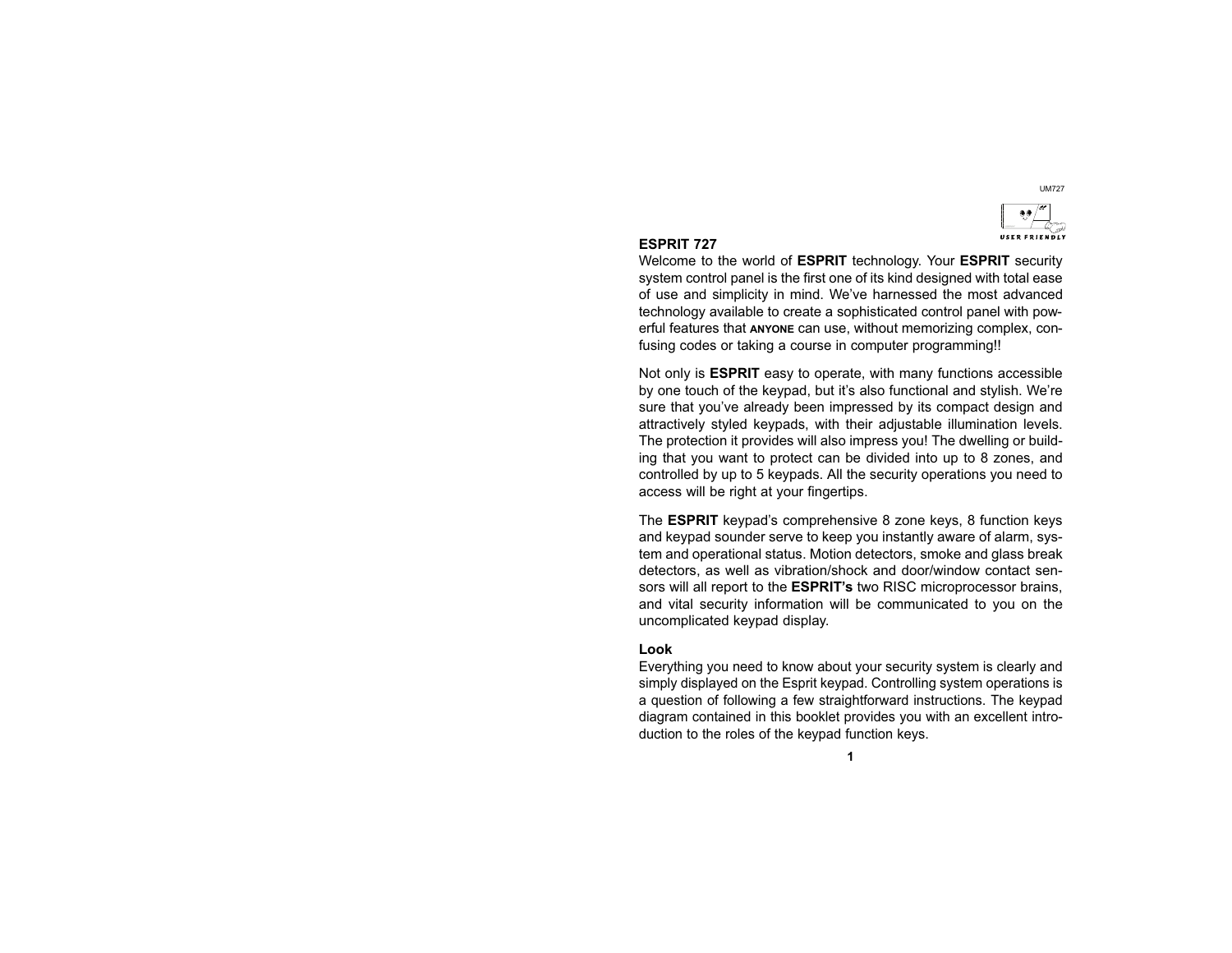#### Listen

Every time a key is pressed, it illuminates and the keypad beeps (0.5 second tone) to show that the entry has been recognized. When you enter information on the keypad, it will guide you with beep tones that communicate acceptance or rejection of your entries. You should be familiar with these two keypad beep tones:

"CONFIRMATION" beep: When an operation (i.e. arming/disarming) is successfully entered on the keypad, or when the system switches to a new status/mode, the sounder produces an intermittent beep tone.

"END/REJECTION" beep: When the system reverts to previous status, or when an operation is incorrectly entered on the keypad, the sounder emits a continuous beep tone.

#### Code priority

When deciding who should have access to your security system control panel, please keep in mind that each of the Esprit 727 master and user codes has been assigned a code priority. Code priority determines the level of security access each user will have, and which features and functions they can activate. The Master User Code ("priority 2") can arm/disarm the system, activate zone bypassing, and reprogram master and user codes. User Codes 1-3 ("priority 3") can be used to arm/disarm the system, activate "STAY" and "AWAY" arming, and zone bypassing. User Codes 4-6 ("priority 4") can arm/disarm the system and User Code 7 ("priority 5") is an "arm only" access code.

#### Master and User Code programming:

The Esprit control panel can be programmed to accept up to 7 user codes. Depending on your security requirements, you can choose to use either 4 or 6-digit access codes with your system. 6-digit codes are considered more difficult to "crack" and are therefore viewed as

UM727 UM727

more "secure". If, however, ease of recall is your priority, then 4-digit access codes can be programmed instead.

Your installer will program the Esprit to accept 4 or 6 digit codes, and can also program the values for these codes. If you wish to create or change the codes yourself, you may do so by following the steps indicated below. The master code must be used to enter "programming" mode to program user codes.

#### To program the master and all user codes:

Press [ENTER] + master code + 1 digit access code number + new 4 or 6 digit code + [ENTER].

Note: If only 2 or 4 digits are entered, digits "00" will be enter automatically in the remaining memory space.

|  |  |                                             | Master code: [1] (priority 2) Arm, Disarm, Bypass, Away, Stay,<br>reprogram master and user codes |  |  |  |
|--|--|---------------------------------------------|---------------------------------------------------------------------------------------------------|--|--|--|
|  |  |                                             | User code 1: [2] (priority 3) Arm, Disarm, Bypass, Away, Stay                                     |  |  |  |
|  |  |                                             | User code 2: [3] (priority 3) Arm, Disarm, Bypass, Away, Stay                                     |  |  |  |
|  |  |                                             | User code 3: [4] (priority 3) Arm, Disarm, Bypass, Away, Stay                                     |  |  |  |
|  |  | User code 4: $[5]$ (priority 4) Arm, Disarm |                                                                                                   |  |  |  |
|  |  | User code 5: $[6]$ (priority 4) Arm, Disarm |                                                                                                   |  |  |  |
|  |  | User code 6: $[7]$ (priority 4) Arm, Disarm |                                                                                                   |  |  |  |
|  |  | User code 7: $[8]$ (priority 5) Arm ONLY    |                                                                                                   |  |  |  |

2  $\sim$  3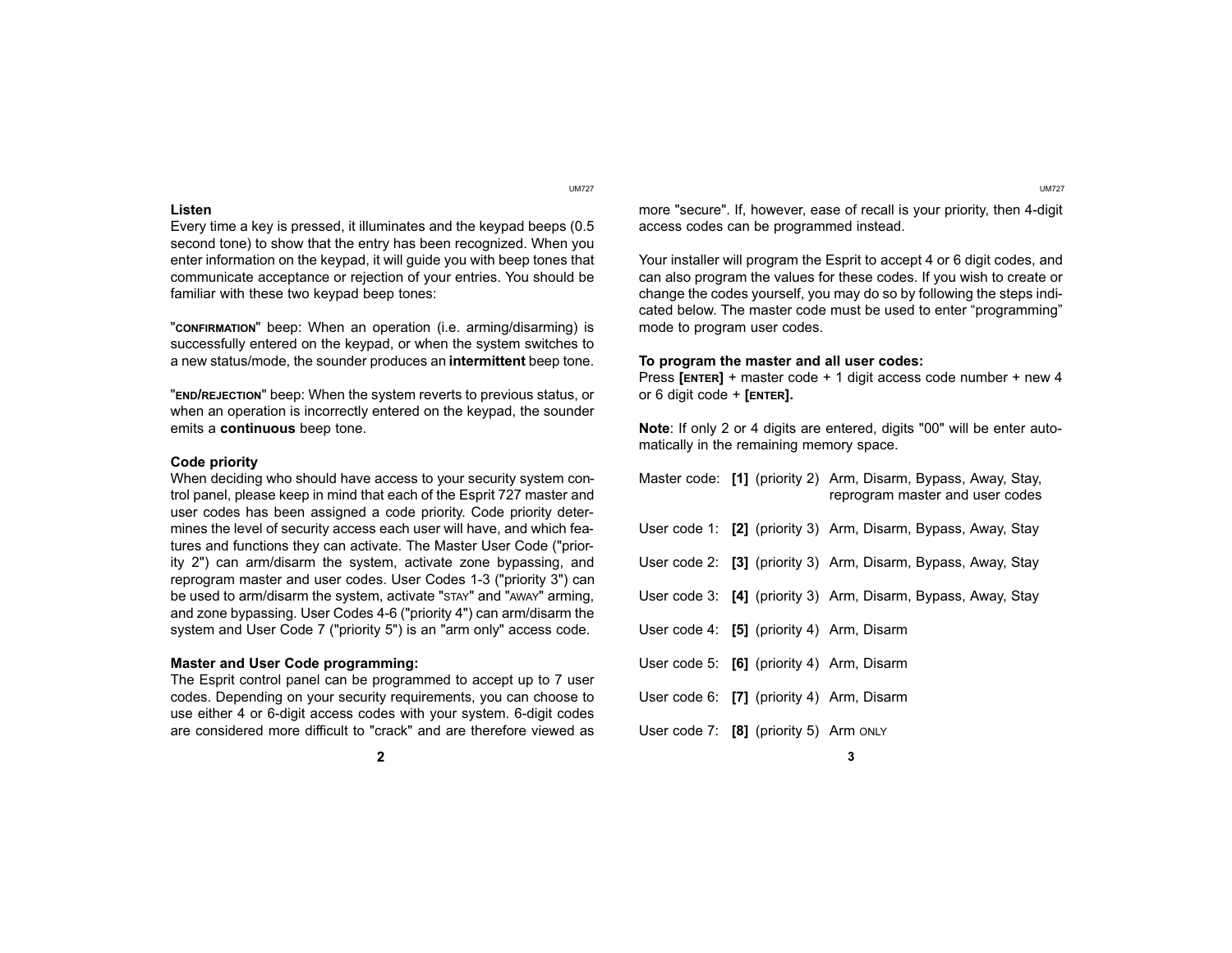#### "ARM ONLY" CODE:

This code can only be used to arm the system. No other system features can be accessed, and the system cannot be disarmed using the "Arm Only" code, unless it is used during the exit delay period.

#### Deleting a user code:

Pressing the [2ND] key + [ENTER], while in programming mode at any user code address, will delete that user code.

#### ARMING THE SYSTEM

The user-friendly Esprit 727 can be armed in 5 different ways designed to cover a wide variety of security situations. We suggest that you familiarize yourself with all 5 arming procedures so that you can take full advantage of your control panel.

#### (1) REGULAR system arming

#### (used for normal, day-to-day system operation)

The keypad's green "READY" light must be "on" in order to arm the system. This light will only illuminate if all protected zones are closed. All doors and windows must be closed, and there can be no movement in areas monitored by motion detectors. Once the "READY" light is on, enter your user code. (The installer will program all user codes and code priorities for you.) If you make a mistake entering your code, the keypad sounders "END/REJECTION" beep will let you know. Just press [CLEAR] and re-enter the code. When you have correctly entered your user code, the red "ARMED" light will come on, and you will hear the keypad "CONFIRMATION" beep. The "READY" light will flash during the exit delay period. Your installer will program exit delay duration based on the time you require to safely exit the protected area once the system is armed.

Important: Please note that when entering user codes, the [10] key represents the digit "0".

UM727 UM727

## $(2)$  "STAY" arming

 $[$ STAY $]$  + MASTER CODE OR USER CODES 1, 2, 3 (partial system arming)

"STAY" arming allows you to remain in the protected area while "partially" arming the system. This means that you can stay in and move around your home or commercial building, while certain designated zones are armed and still receive the protection of your security system. You might choose to have entry/exit points like doors or windows protected, or the basement, or perhaps all the zones on the perimeter of your home or establishment. Based on your instructions, your installer programs the control panel to bypass these zones in "stay arming" mode. These programmed "stay" zones can only be changed during zone definition programming. (Please remember that fire zone 7 and keypad zone 8 cannot be bypassed.) Entering [STAY] + MAS-TER CODE OF  $S$ TAY] + USER CODE 1 (2 OR 3) on the keypad activates the "stay arming" command. "STAY" arming can also be activated by a key switch - please refer to section on "key switch/push button arming".

### (3) FAST arming

### **KEY [10]**

(One touch system arming - no code required)

Fast arming (regular mode). When the "READY" light is on, pressing key [10] steadily for 2 seconds will automatically arm the system. No user code is required. This feature can be used to enable specified individuals like service personnel (i.e. cleaners, maintenance) to arm the system when leaving the protected area, without giving them access to any other control panel operations. ("FAST ARMING" must be activated by your installer during "panel option" programming.)

Fast arming (stay mode). When activated, no "READY" light is required to arm the system. Pressing key [10] for 2 seconds automatically "STAY" arms the system. (See "STAY" arming features described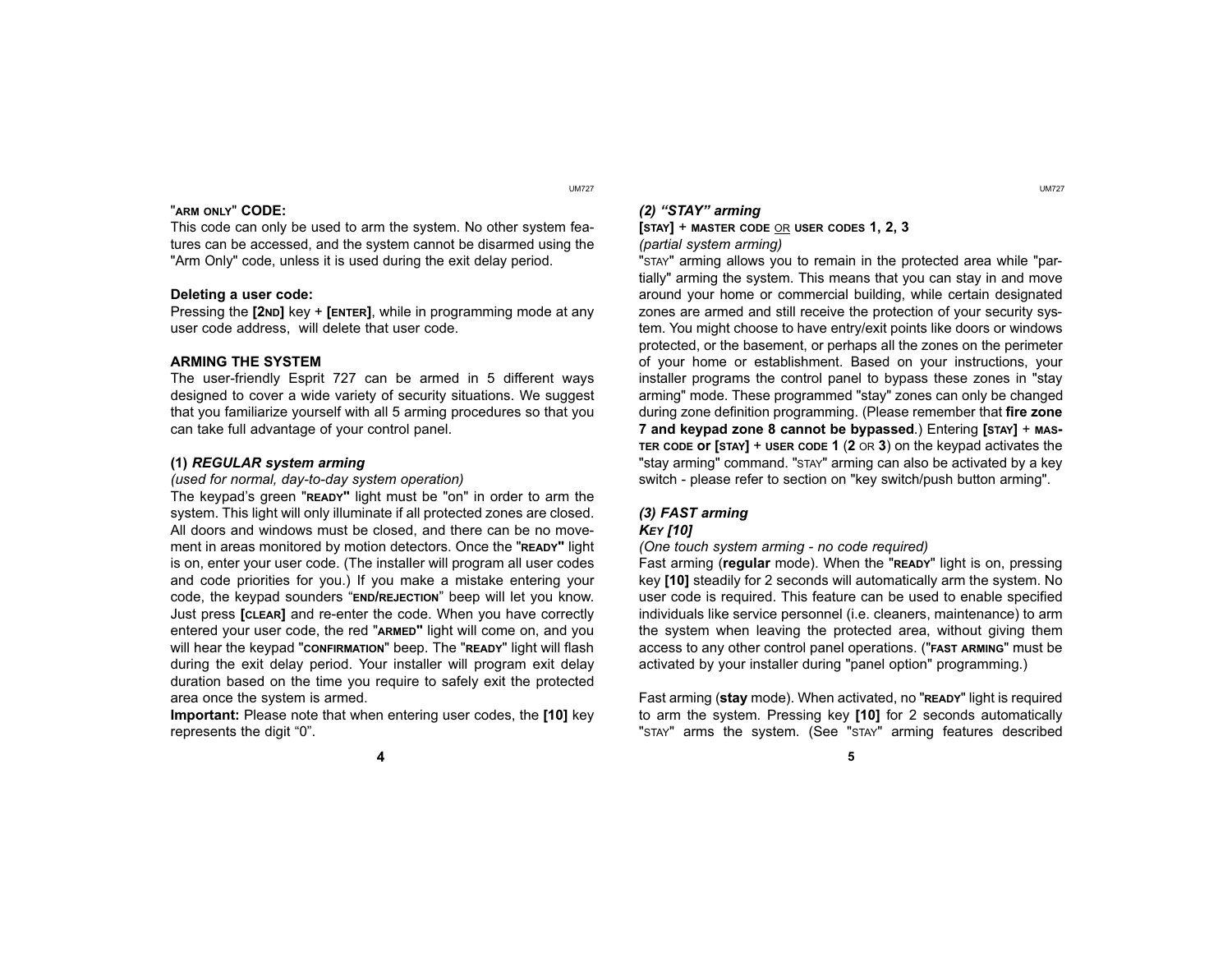UM727 UM727

above.) Also, when system is stay armed, pressing key [10] will activate an exit delay and then return the system to STAY ARM status, eliminating the need to disarm and then STAY ARM the system again.

#### (4) MANUAL BYPASS arming

#### $[BYP]$  + MASTER CODE OR USER CODES 1, 2, 3

(Arms the system while bypassing defective zones and/or zones you wish to leave open)

When you bypass a zone, it is no longer protected by the security system. It will not generate an alarm on the control panel. You may not wish to arm the entire system when, for example, workers are renovating your basement, or you require access to a side door, or for any other reason you need to leave a zone open while arming the system. If a component of your security system is damaged, it can also be bypassed until repairs are made. Manual bypass arming instructs the control panel to ignore zones that you designate "open", so that the rest of the system can still be armed. (Based on your instructions, only zones that your installer has programmed "bypassenabled" can be bypassed during manual bypass arming, "away" arming or "stay" arming. Please note that the fire zone can never be bypassed and zone 8 is always bypass-enabled.)

Press the bypass [BYP] key, followed by your MASTER CODE OF USER CODE 1 (2 OR 3). You are now in "bypass" mode. [BYP] and [ENTER] will be illuminated. Enter the key numbers corresponding to the zones you wish to leave open (1-6, 8). Press twice on a key if you wish to undo a zone selection. If you have entered the correct zone bypass information, press [ENTER]. The [BYP] key light will remain "on" indicating that zones have been bypassed. If you make an error entering zone numbers, press [CLEAR] and key in zones again. (Pressing [CLEAR] once more will exit the bypass mode, without saving any bypass entries in memory.)

To cancel zone bypass entries you have just made, press [BYP] <sup>+</sup> CODE <sup>+</sup>[CLEAR] <sup>+</sup>[ENTER]. Zone bypasses are cancelled every time the panel is disarmed.

Using the "bypass recall" feature, you can reinstate the latest zone bypass instructions saved in memory. Press [BYP] while in "manual bypass arming" mode and the previous bypass status will be reestablished. Even if you are in the process of entering new bypass information on the keypad, one touch of the [BYP] key will override this new information and reinstate the last zone bypass instructions you saved.

#### (5) "AWAY" auto bypass arming

#### $[AWAY]$  + MASTER CODE OR USER CODE 1, 2, 3)

(System arming without the need to enter zone bypasses)

If you want to arm the system without manually entering zones to be bypassed on the keypad, you can use the "Away" auto-bypass feature. [AWAY] + MASTER CODE or [AWAY] + USER CODE 1 (2 OR 3) should be keyed in. The control panel will automatically bypass any open zones after the exit delay terminates and the system will be armed. The "ready" light does not have to be on, but all open zones must be "bypass-enabled". If any zones have been left open, the [BYP] light will illuminate to indicate that zones have automatically been bypassed. (The fire zone cannot be bypassed.) Please note: This feature is not recommended for regular use because leaving zones open can reduce the efficiency of system protection.

#### Panic Alarms

If you need to signal a "panic" situation, pressing keys [1] and [3] simultaneously for 1 second will generate a "panic" alarm. Panic alarms will be recorded in memory but not displayed on the keypad.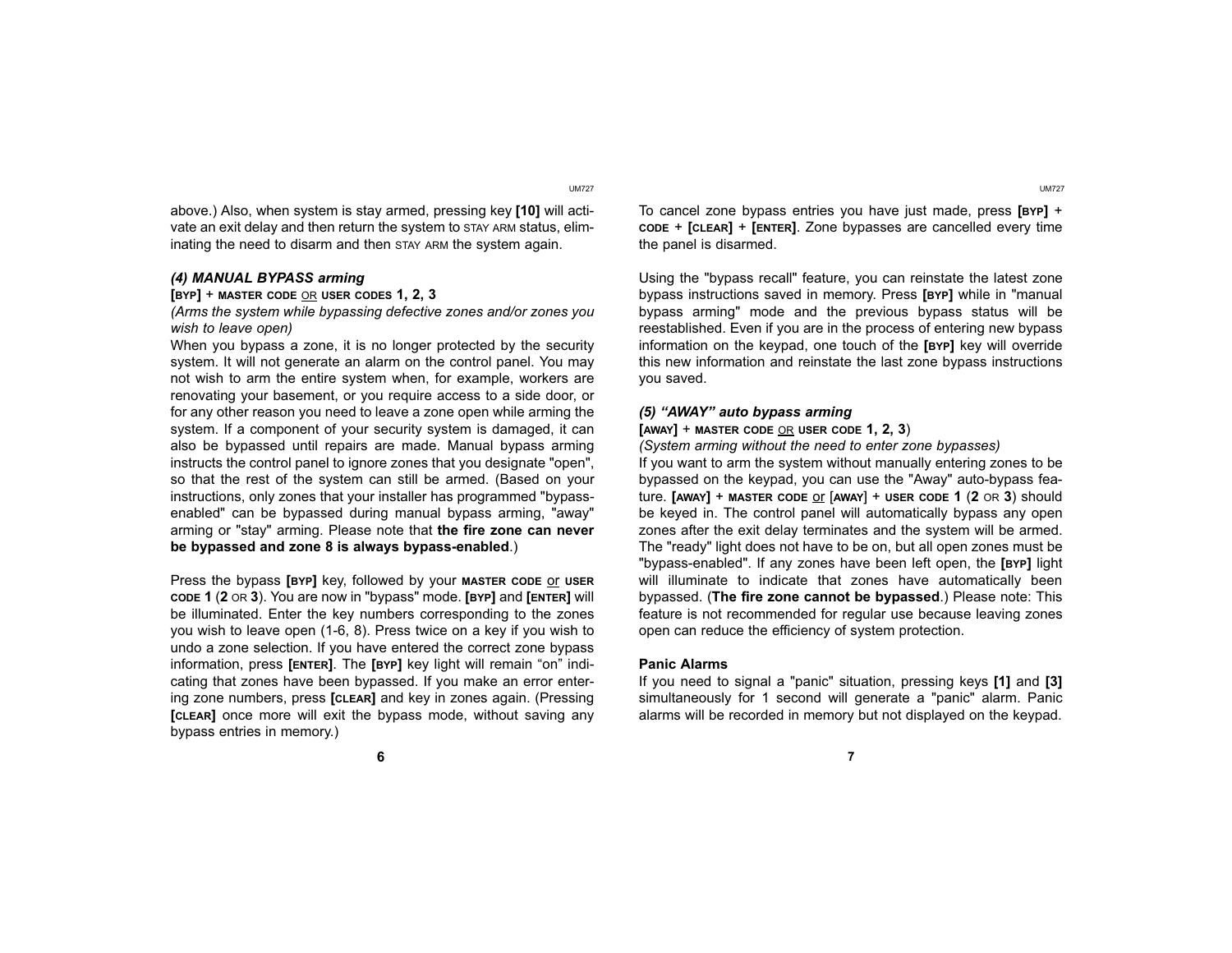#### Key switch/Push-button Arming

Based on your requirements, your installer can replace any keypads with a key switch or a push button that will immediately arm the system. The panel can also be programmed to activate regular or "stay" arming from the key switch/push-button. This arming method is particularly useful when installed in a master bedroom, making system arming and disarming convenient and accessible. (If you use a push button/key switch to activate "stay" arming, please keep in mind that if an alarm is generated, or a zone is opened after system arming that has not been defined as a "stay" zone, the system must be disarmed from a keypad, using an access code.)

#### DISARMING THE SYSTEM

Enter the protected area using the designated entry-exit door. The keypad sounder beeps to remind you to disarm your system. Enter your user code on the keypad before the entry time expires. If you make a mistake while entering this code, press [CLEAR] and re-enter it. The "ARMED" light will go off and the sounder will stop. If a fire or 24 hour zone alarm was generated while the system was armed, entering your user code will silence the siren. However, you should then check the zone and eliminate the cause of the alarm, otherwise the zone will remain "open" and after 30 seconds, the siren will reactivate. If you are unable to pinpoint the reason for the alarm, call your installer immediately.

#### Alarm Memory [MEM]

The memory light [MEM] on your keypad will illuminate if any alarm situations take place while your system is armed. A record of all alarm situations that occur is stored in memory. After disarming the system, pressing once on the [MEM] key brings up the first "alarm event", which is displayed on the keypad. (An "alarm event" consists of zones that generated an alarm or that were open upon alarm.) Up to 15 levels of alarm history can be stored in memory. Each level of

memory is retrieved by repeatedly pressing the [MEM] key. If the "END/REJECTION" beep is heard, this indicates that the last recorded level or the maximum level of alarm history has been reached. When the memory is full, the newest event takes the place of the oldest one in memory. After pressing of the [MEM] key, events will be displayed in order from the most recent to the oldest. To review alarm history again, press [MEM] key. Exiting memory mode is achieved by pressing [CLEAR] or [ENTER], which will be followed by the "END/REJ" beep. The [MEM] light also goes out. When you arm the control panel again, system memory will not clear and alarm history is saved.

#### "Energy-Saver" Programming:

The ESPRIT 727 can be programmed to reduce energy consumption in the protected area. Just ask your installer about this option, which can automatically lower building temperature and/or turn off lights upon system arming. When the system is disarmed, the panel will return building temperature to its previous level and turn the lights back on.

#### PS1 Bedside remote module

Pressing any one of the three keys of this module will arm or disarm the system in "Stay" mode (when partitioning is not activated). Please note that if the system is in entry delay or if an alarm is in progress, for your protection, the panel can only be disarmed from a keypad. Pressing any two PS1 keys simultaneously will generate a panic alarm. Your installer can also adjust the PS1's illumination level and mute the buzzer as required.

#### Keypad night illumination

Pressing on the [MEM] key for 2 seconds changes it to the keypad illumination key. Subsequently, pressing on this key alters the illumination level from low, medium, to high, and then "off". Keep pressing on the [MEM] key until you reach the level you require, then press [ENTER] or [CLEAR] to save the setting in system memory.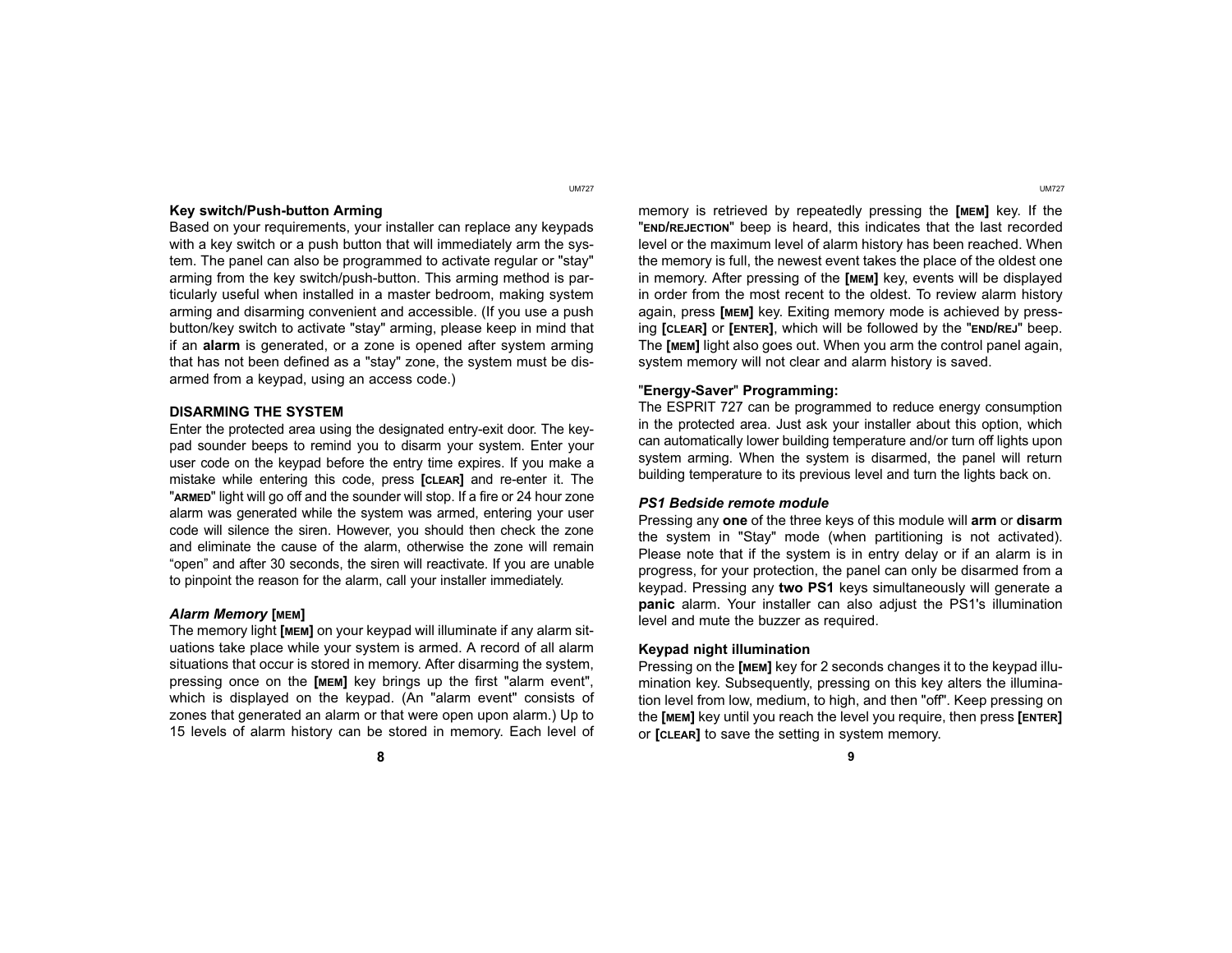#### Chime zones

Zones 1 to 6, as well as the local keypad zones, can be programmed as *chime* zones. A chime zone "advises" you when it is opened by creating a rapid intermittent beep tone. To turn on the "chime zone" feature, press on the selected zone key for three seconds until the intermittent chime beep is heard. This means that the chime feature has been activated. If a continuous beep is heard, this means that the chime is "off". (The keypad zone chime is enabled by pressing key [8].)

If you have more than one keypad in your system, please "chime" program each keypad separately. Keypad chimes must be reprogrammed if the panel suffers total power loss.

#### CHIME KEYS:

Key [1]-[6] Turns chime "ON" or "OFF" in zones numbered 1-6.

Key [8] Turns the chime "ON" and "OFF" for the zone connected to this keypad.

Each keypad must be programmed independently.

#### PANEL BUZZER MUTE:

Key [9] Turns keypad sounder "ON" and "OFF" (intermittent beep means MUTE is activated, and keypad sounder is "OFF". Depress for 2 seconds to disable.)

#### Trouble Display [TRBL]

AC power failure will be communicated to you by the illumination of the keypad [TRBL] indicator. If you are unable to find the cause of AC power loss, contact your installer/alarm company immediately.

#### IMPORTANT: Keep this information in a secure location.

#### ZONE DESCRIPTION 24Hr Bypass Enabled



Zone 8:

#### 10  $\hspace{1.5cm}$  11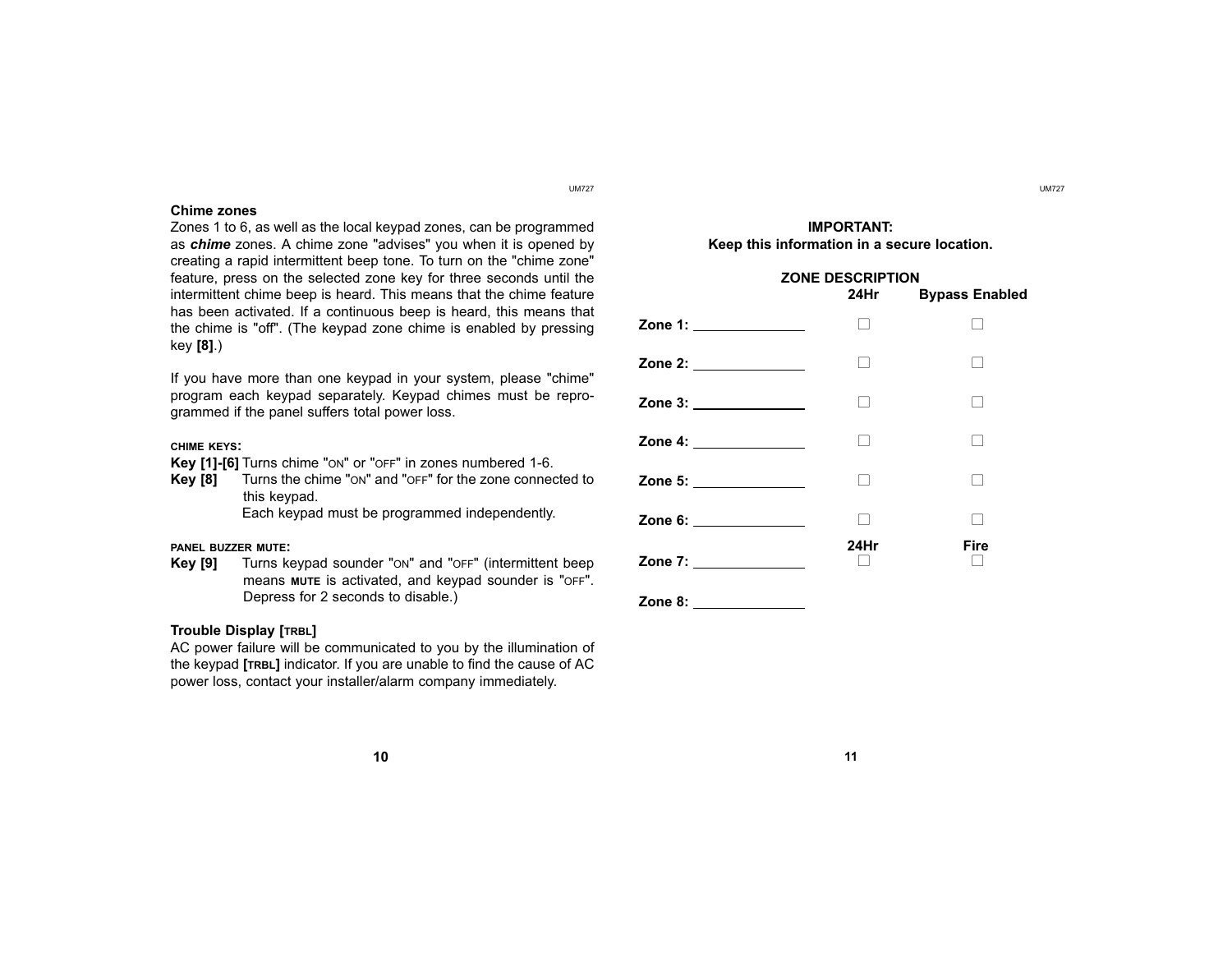#### ACCESS CODES

| Name<br>Code           |  | <b>Arming Priority</b> |  |  |                |            |  |
|------------------------|--|------------------------|--|--|----------------|------------|--|
| 4 digit □ 6 digit<br>⊔ |  |                        |  |  | Reg. Stay Away | <b>Byp</b> |  |
|                        |  | Master 00              |  |  |                |            |  |
|                        |  | User 01                |  |  |                |            |  |
|                        |  | User 02                |  |  |                |            |  |
|                        |  | User 03                |  |  |                |            |  |
|                        |  | User 04                |  |  |                |            |  |
|                        |  | User 05                |  |  |                |            |  |
|                        |  | User 06                |  |  |                |            |  |
|                        |  | User 07                |  |  |                |            |  |

UM727 UM727

#### SPECIAL KEYS AND FUNCTIONS

 $\Box$  Key [10] Regular arming is activated.

[1] and [3]\* Police or

 $\Box$  Enabled  $\Box$  Disabled

\*Both keys must be depressed at the same time for 2 seconds - Armed LED will flash.

The PGM (Programmable Output) function (if applicable), is and is activated by  $\blacksquare$ 

#### SYSTEM TIMES

Entering and exiting your premises is permitted through doors that you and your installer have determined.

You have \_\_\_\_\_\_\_\_ seconds to **EXIT** your premises. Your Entry delay is \_\_\_\_\_\_ seconds and you may enter through zone  $\#$   $\qquad$ .

Your siren, if activated by an alarm, will sound for \_\_\_\_\_\_\_ minutes.

#### OTHER INFORMATION

This alarm system was installed on: \_\_\_\_\_\_\_\_\_\_\_\_\_\_\_\_\_\_\_\_\_\_\_\_\_\_\_\_\_\_. Service is provided by Tel: .

Your monitoring station's telephone number is: \_\_\_\_\_\_\_\_\_\_\_\_\_\_\_\_\_.

Your account number is: \_\_\_\_\_\_\_\_\_\_\_\_\_\_\_\_\_\_\_.

Your alarm transformer location is  $\frac{1}{\sqrt{1-\frac{1}{n}}}$  and is on circuit  $\frac{1}{\sqrt{1-\frac{1}{n}}}$ .

12  $\hspace{1.5cm}$  13

ACCESS CODES!

NOTE: FOR SECURITY REASONS WRITE ONLY USER NAMES AND NOT ACTUAL